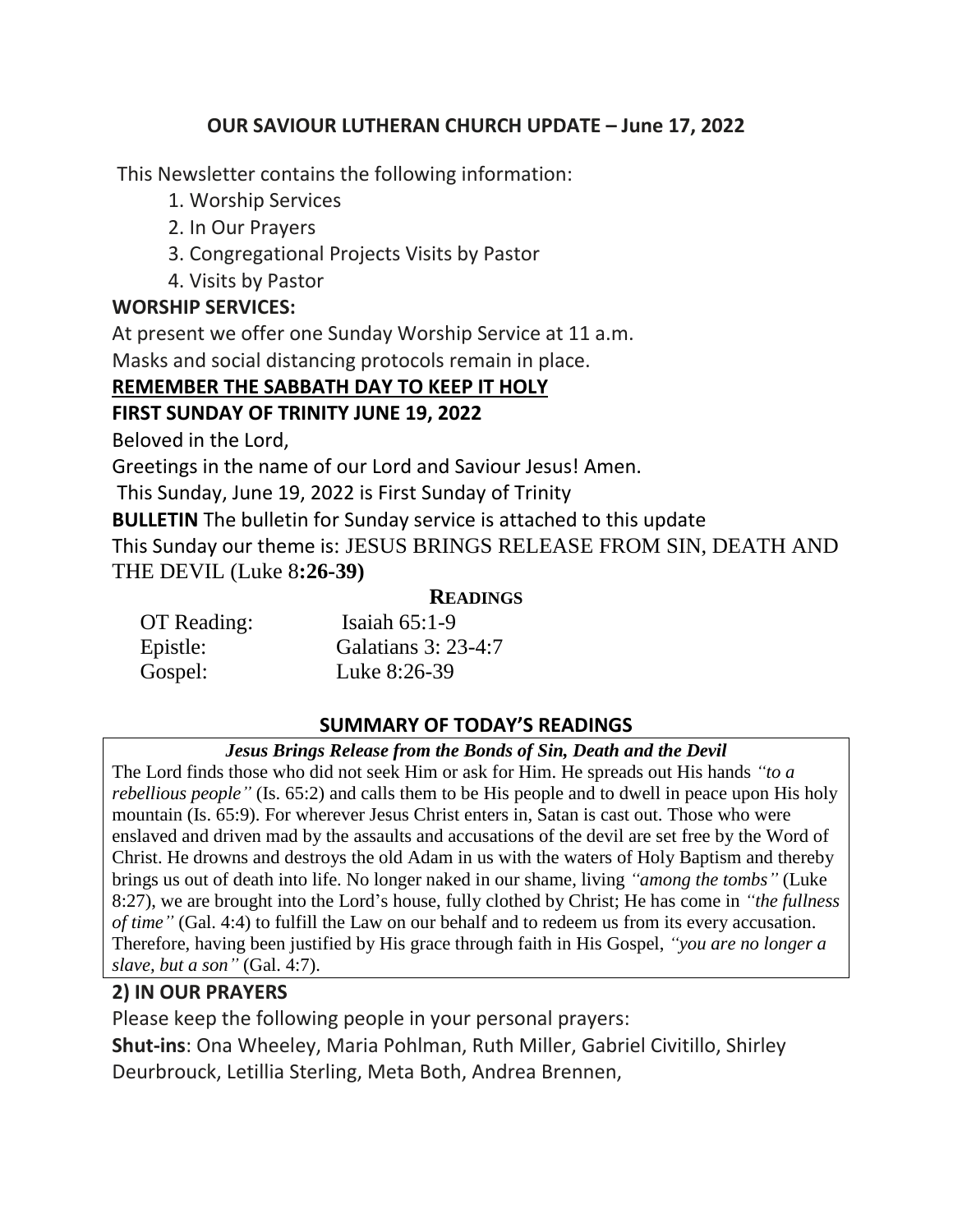**Those with other needs**: Paul Alexander, Michaele Benz, Brian Miller, Lisa Deonadan; Paul Kolarik, Harry Goorwah, Violet Deonarine, Deva Singh, Hans & Anna Schroedter, Manfred Guenther, Edgar Rapp, Marlet Wardly, Ann, Franklin Lynch, Dorothy Beck, Josephine, Trudy Marquardt, Pamela McHugh.

*If you would like to add yourself or a loved one to our prayer list please give me a call. It is also important to let me know when it's time to be removed from the list.*

#### **3) CONGREGATIONAL PROJECTS**

#### 1. **FOOD BANK**:

The proceedings of the Food Bank on June 16 went very well. Tony picked up the bread at 8:00am. The truck arrived at 10:25 am with eight skids of food. Tony & Lois, Peter, Raynuka, Marlet, Kaitlin, Jaki, Kim, Mala, Konrad, Ralph and Jennette, Poornima, Bahija & Wilson, and Franklin, helped with the unloading of the skids, packing the food into bags and handing them out. We gave out 242 hampers, which served a total of 754 individuals, including 200 children and 554 adults. Tony and Al did intake in the afternoon shift. Tony and Ralph did intake in the evening. Thanks to Franklin & Jaki for helping with the serving of hampers in the afternoon shift. The previous week's recycling bins that Bismark had put out the day before were picked up by the city just in time for the new round of cardboard. We had devotion at 12:35 for the volunteers.

2**. Reverting to Shopping Model.** We were unable to revert to the shopping model on Thursday June 16, 2022 the Food Bank will revert to the Shopping Model as was the practice pre COVID-19 era, on June 23.

#### **FOOD BANK STATISTICS FOR June 9, 2022**

Total Food Hampers given out: 247 Those food hampers provided food to: 546 adults and 222 children for a total of 786 persons.

#### **FOOD BANK STATISTICS FOR June 16, 2022**

Total Food Hampers given out: 242

Those food hampers provided food to:

554adults and 200 children for a total of 754 persons.

**2. AIR CONDITIONING RESOLUTION** allows those interested in having air conditioning installed to make contributions and pledges towards the project. When the \$26 000.00 goal is reached, the resolution authorizes our trustees to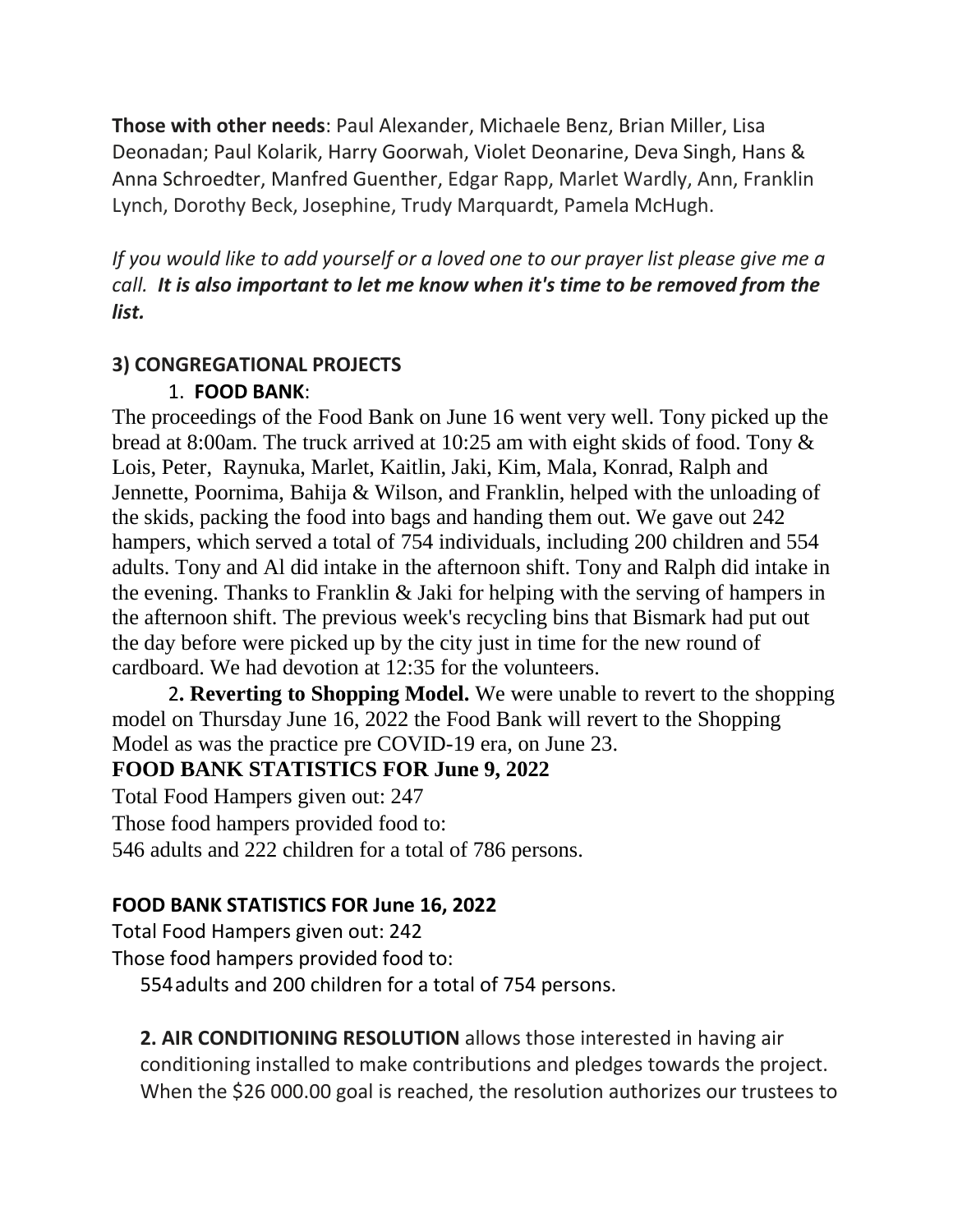have a system installed. Those desiring to make a financial contribution towards the air conditioning system may start doing so through their regular offering envelopes. Under the "Specified Offerings" line put "Air Conditioning" and write in the amount.

## **Received July 11:\$105.25 Received to date: \$115.25**

**3. SPONSORING REFUGEE** Jamma Mohamed Abdulahi. Amal Saed is taking the lead on this project and has started the paperwork. If you would like to make a financial donation towards this project you may do so through your regular offering envelopes. Under the "Specified Offerings" line put "Refugee Sponsorship" and write in the amount.

# **Donations received July 4: \$320.00**

## **Donations to date: \$12 336.70**

All the necessary paperwork and documentation was signed and submitted to CLWR on Tuesday July 13

# **THIS WEEK AT OUR SAVIOUR**

Sunday, June 19 **Pentecost 2/ Trinity 1** 10:00 a.m. Bible Study 11 a.m. Worship with Holy Communion 11:20 a.m. Sunday School (after gospel reading) Tuesday, June 21, 7:30 p.m. Annual Congregational Meeting Thursday, June  $23$  2-4 p.m.  $\&$  6-8 p.m. Food Bank Sunday, June 26 **Pentecost 3/ Trinity 2**  10:00 a.m. Bible Study 11 a.m. Worship Holy Communion 11:20 a.m. Sunday School (after gospel reading) Thursday, June 30 2-4 p.m.  $\&$  6-8 p.m. Food Bank

## **ANNUAL CONGREGATIONAL MEETING 2022** will be held on Tuesday June 21, 2022 @ 7:30 p.m. All are requested to attend

# **Message from the Chairman**

## **To: All Members of Our Saviour,**

As has been announced for the last 2 weeks, our annual voters meeting will be held on Tuesday, June 21, beginning at 7:30 pm. Please note that for the first time since 2019, this meeting will be held, in person, in the worship area of the church. We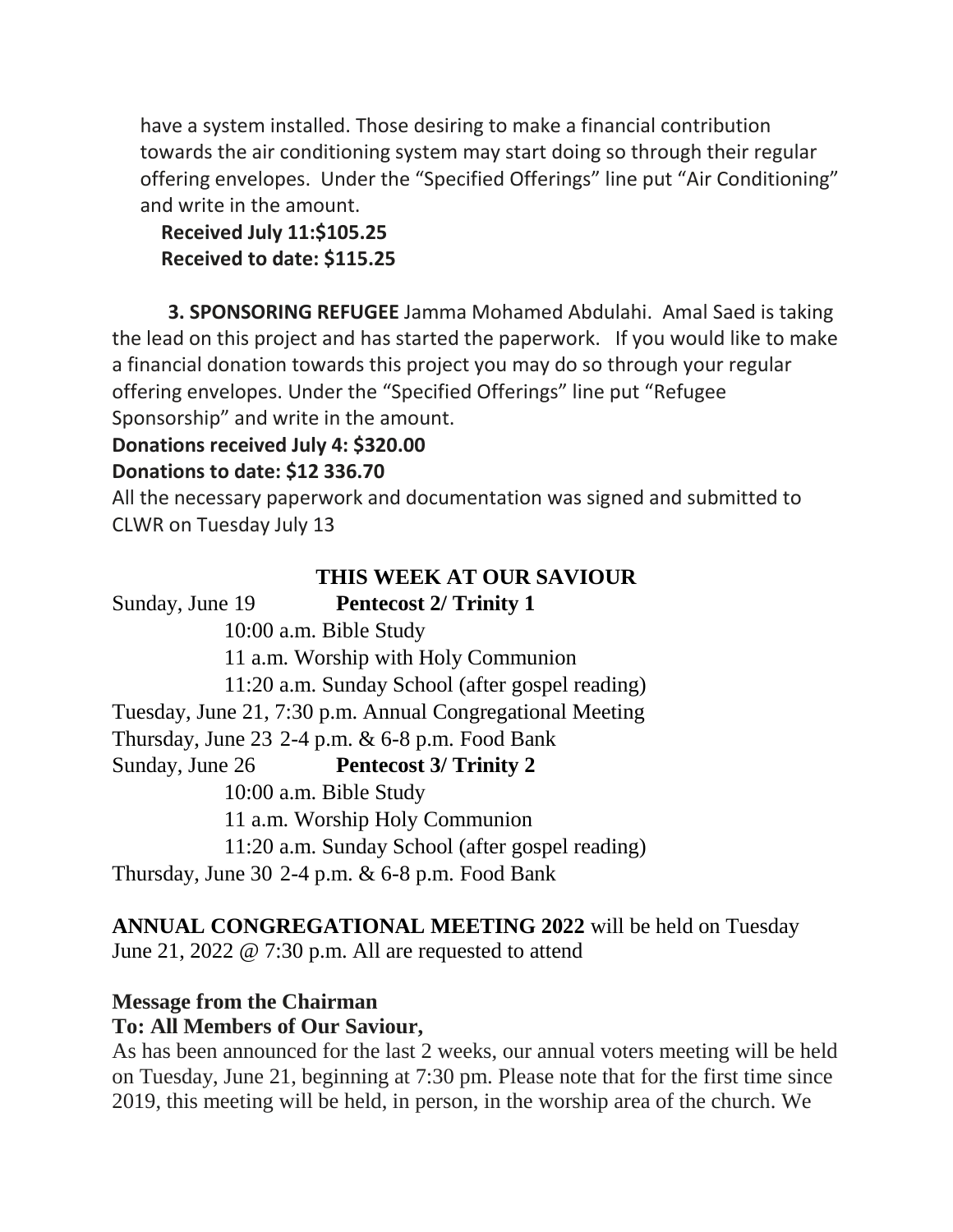hope to have the meeting brochure available at service on June 19th. Please make plans to attend. Blessings, Mel Honke, Chairman

## **Invitation to the congregation for the wedding of Andrew Ramsammy on July**

**2, 2022. (The** Pastor has been requested to send this invitation on behalf of the parents of Andrew, so please receive this invitation from John &b amrita Ramsammy. Thanks)

Good Day Pastor Singh,

On behalf of my Wife and I (John & Amrita Ramsammy), we would like to cordially invite the congregation of Our Savior Lutheran Church to the Union of our son Andrew Ramsammy to Anessa Khan on Saturday July 2nd, 2022 at 3:00pm in the afternoon at our church.

You are welcome to add this to the weekly bulletin. Best Wishes, John Ramsammy

**The Twelfth Regular Convention of the Lutheran Church ~ Canada wa**s held from June 10 till June 13, 2022 at the Delta Hotels Edmonton South Conference Centre in Edmonton Alberta. Pastor Joseph Singh and Lois Griffin attended the convention.

**4) Lastly: Visits by Pastor** – You may call the Pastor for visits to your home. God's Blessings, Pastor Joseph Singh Vacancy Pastor June 17, 2022 PHONE: 416-740-2073 Pastor Joseph (home) 416-741-2110 Church joe\_ckse [267@hotmail.com](mailto:joe_ckse%20267@hotmail.com) [https://www.oslc.on.ca/](https://na01.safelinks.protection.outlook.com/?url=https%3A%2F%2Fwww.oslc.on.ca%2F&data=04%7C01%7C%7C387678187acc4633ec4b08d9b421d6b5%7C84df9e7fe9f640afb435aaaaaaaaaaaa%7C1%7C0%7C637738879699856067%7CUnknown%7CTWFpbGZsb3d8eyJWIjoiMC4wLjAwMDAiLCJQIjoiV2luMzIiLCJBTiI6Ik1haWwiLCJXVCI6Mn0%3D%7C3000&sdata=1Jr4OZNpHLWGfXmd6gcATT5Mb9k0o7yeGgYG%2F5uFAJw%3D&reserved=0)

## **Notice to Church Extension Fund Depositors**

The Church Extension Fund (CEF) is winding down its operations and as of now all depositors with current addresses have received their deposited funds plus the interest owing. However, we have a number of unclaimed savings accounts and savings certificates as we do not have current contact information for these. If you or someone you know thinks they may have a CEF account which has not been redeemed, please contact Darryll Holland at: 800-465-8179 ext4 or